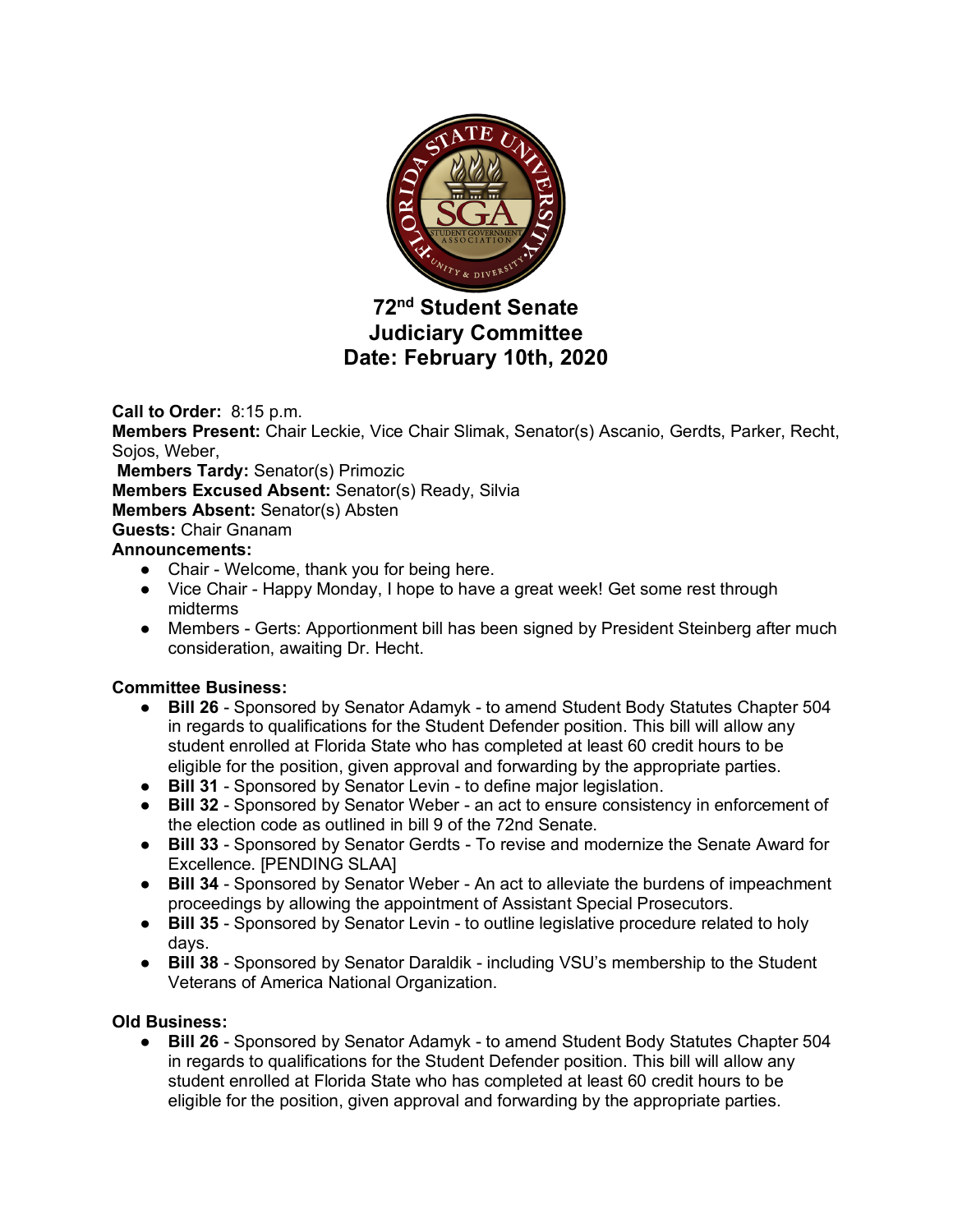○ Opening Statement

■ X:

○ Technical, Non-Detableable

 $\blacksquare$  X:

- Senator X moves to enter Round Table Discussion
- Senator X seconds
- Round Table

■ X:

- Senator X moves to call the question
- Senator X seconds
- Vote

■ X

○ **BILL TABLED**

## **New Business:**

- **Bill 31** Sponsored by Senator Levin to define major legislation.
	- Opening Statement ■ X:
	- Technical, Non-Detableable

■ X:

- Senator X moves to enter Round Table Discussion
- Senator X seconds
- Round Table

■ X:

- Senator X moves to call the question
- Senator X seconds
- Vote
	- X
- **BILL TABLED**
- **Bill 32** Sponsored by Senator Weber an act to ensure consistency in enforcement of the election code as outlined in bill 9 of the 72nd Senate.
	- Opening Statement
		- Senator Weber: Welcome back to some election code edits, this bill just cleans up previously passed bill 9. This takes out all the comments of timeline within statutes that was previously removed. The Supreme Court and the Supervisor of Elections is in favor of this bill
	- Technical, Non-Detableable

■ none

- Senator Ascanio moves to enter Round Table Discussion
- Senator Recht seconds
- Round Table
	- Gerts: So understanding that bill 9 means election code is year round, where does this leave political parties? There is no date to register for political parties with this removal of timeline.
		- No, with parties being around year round, the campaigning violations enforcements are still in place year round
	- Gerts: Could the SOE realistically manage enforcing election code year round?
		- The point of this bill is to be enforced year round, as the SOE requested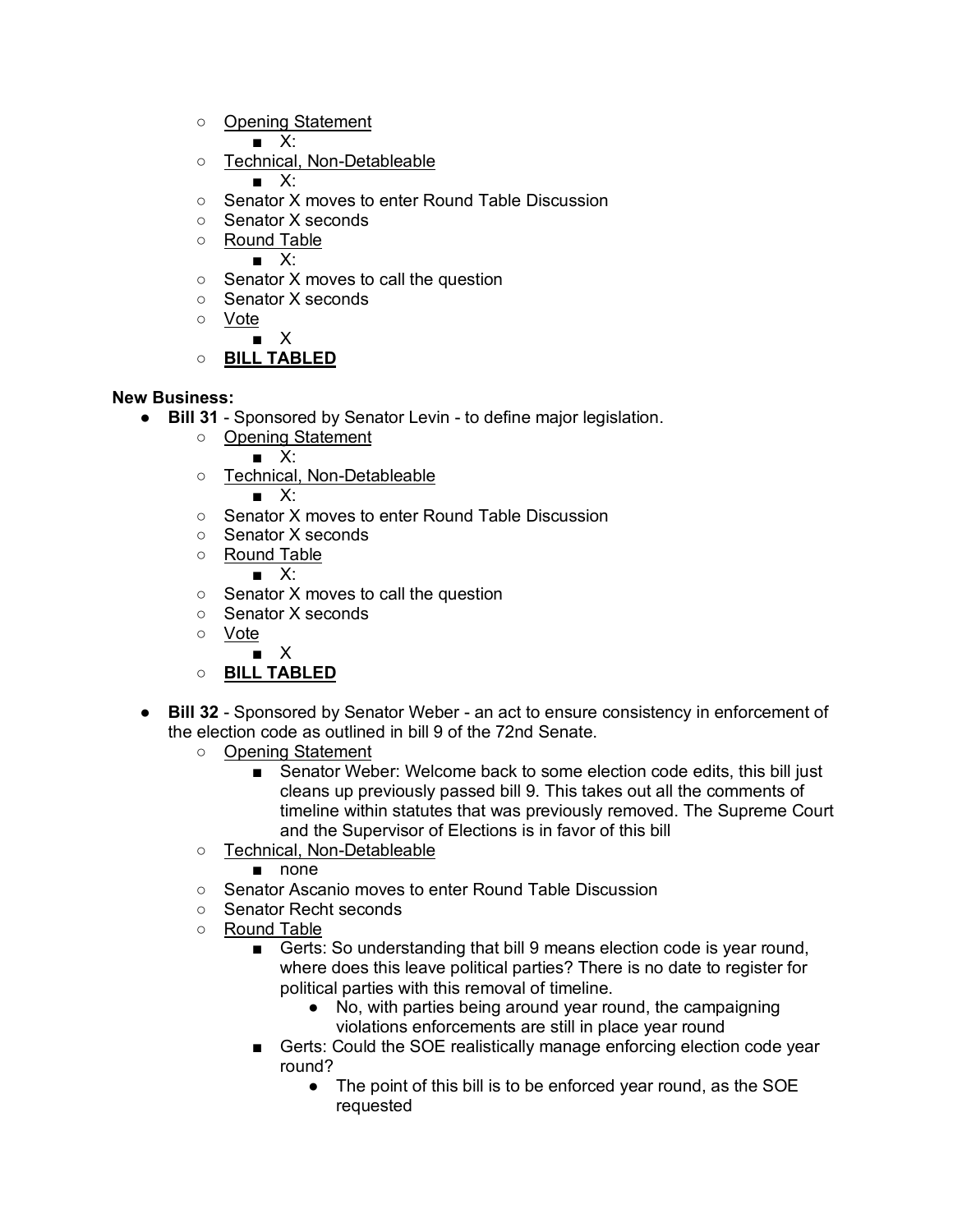- Recht: This is making consistent changes that cleans up changes previously made. I fully support
- Senator Sojos moves to call the question
- Senator Primosic seconds
- Closing:
- Thank you for all the questions and comments, hopefully this brings fair elections moving forward
- Vote
	- Ascanio Yes
	- Gerdts Yes
	- Parker Yes
	- Primozic -Abs
	- Recht Yes
	- Silvia Yes
	- Slimak Yes
	- Sojos Yes
	- Weber Yes

## **Bill Passed**

- **Bill 33** Sponsored by Senator Gerdts To revise and modernize the Senate Award for Excellence. [FAILED IN SLAA]
- **Bill 34** Sponsored by Senator Weber An act to alleviate the burdens of impeachment proceedings by allowing the appointment of Assistant Special Prosecutors.
	- Opening Statement
		- Weber: As discussed in the previous Judiciary round table, this will allow more students to get involved in student government. This allows for an assistant to help out with the heavy course load. Happy to co-sponsor the committee as a whole as it is something we previously discussed together
	- Technical, Non-Detableable

■ none

- Senator Recht moves to enter Round Table Discussion
- Senator Ascanio seconds
- Round Table
	- Parker: Do we want a certain number of assistants possible?
		- Did not see the need to put a limitation on students of Florida **State**
	- Wrecht: Do we need a clause for conflict of interest?
		- This could be a good idea. I see it being an additional bill referring to the whole team, not just the assistants
	- What defines a conflict of interest?
	- This is under the Judiciary committee, being allowed to be overseen and guided to ensure that there is no conflict of interest occurring
	- Sanity shall remain in the senate at all times Acosta Clause
- Senator Recht moves to call the question
- Senator Sojos Seconds
- Senator Slimak Objects
- Senator Recht removes his motion
	- Recht: do we want to do this as a committee?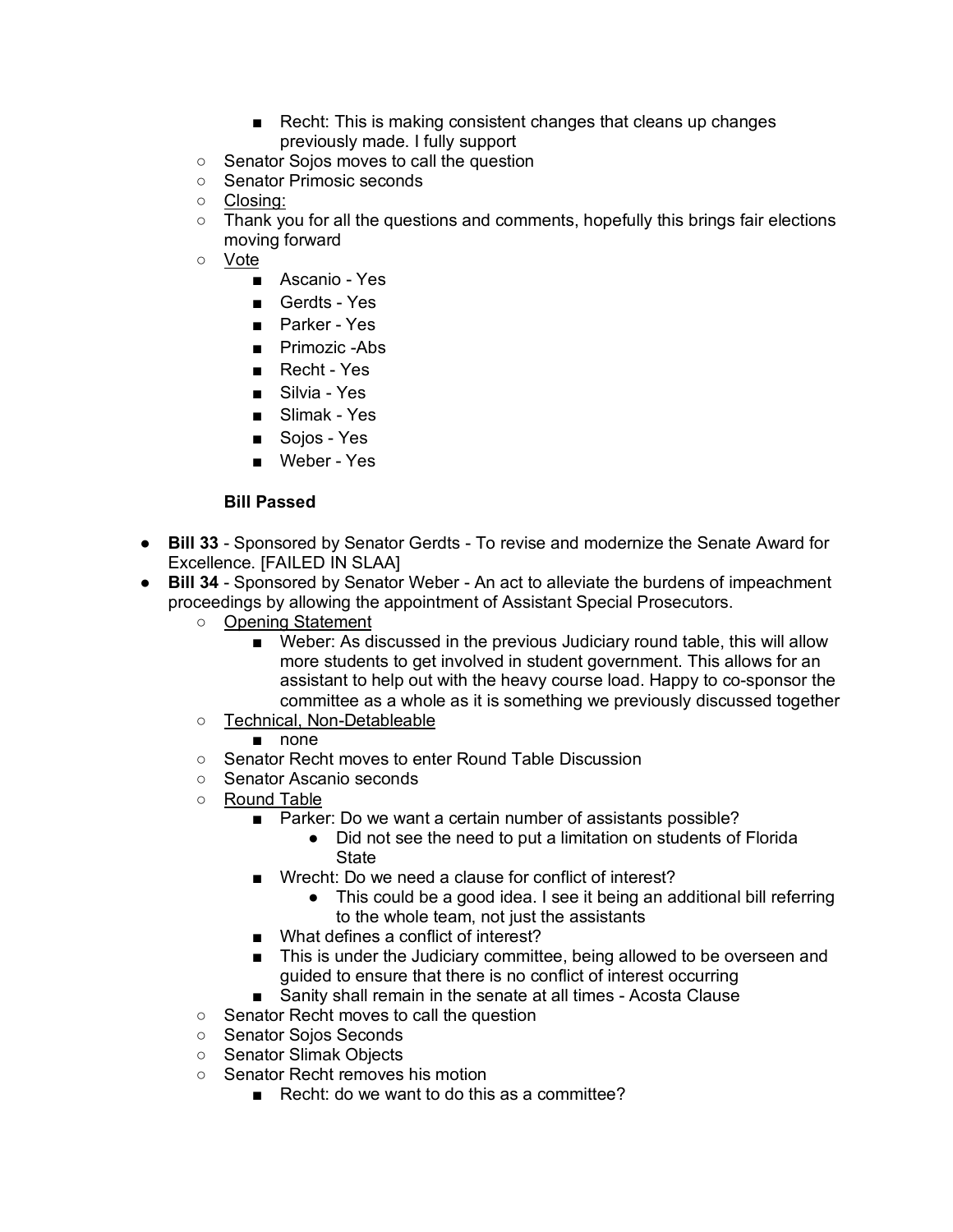- Recht moves to add all members present as CoSponsors if Senator Weber finds it friendly
- Weber finds motion friendly
- SenatorRecht moves to call to question
- Senator Primozic seconds
- Closing
- $\circ$  I hope we never have to use this, but I am glad it is better defined now. I look forward to working together to write legislation to define what conflict of interest is
- Vote
	- Ascanio Yes
	- Gerdts Yes
	- Parker Yes
	- Primozic Yes
	- Recht Yes
	- Silvia Yes
	- Slimak Yes
	- Sojos Yes
	- Weber Yes

### **Bill passed as amended**

Promosic motions for a seven minute recess Ascanio seconds

- **Bill 35** Sponsored by Senator Levin to outline legislative procedure related to holy days.
	- **BILL TABLED**
- **Bill 38** Sponsored by Senator Daraldik including VSU's membership to the Student Veterans of America National Organization.
	- Senator absent, bill tabled until next week
	- **BILL TABLED**

## **Unfinished Business:** None

## **Committee Legislative Round Table:**

- Gerdts: Bill 33 failed in SLAA, if the Senate president wants to give an award, then they would need to write a resolution, which will relinquish the chair. This is very weird. Rather change this to a forwarding letter given by a Senate President, which will act like a PAC or RTAC request. Only stepping down to answer questions.
- Weber: Two ideas, one to change finance code to ban A&S fees on Gatorade products. Inspired by Odel, The second is to remove seat numbers in the colleges. This will create a division style election which is what we are modeled off of.
	- Gerts: I support both of these, for the second is more difficult to execute. This brings up lots of debate, and I would be happy to sit down with you.
- Gerdts: myself, Senator Gnanam and several others have been working to make SGA an example to the rest of the university. We hope to see all student leaders to become